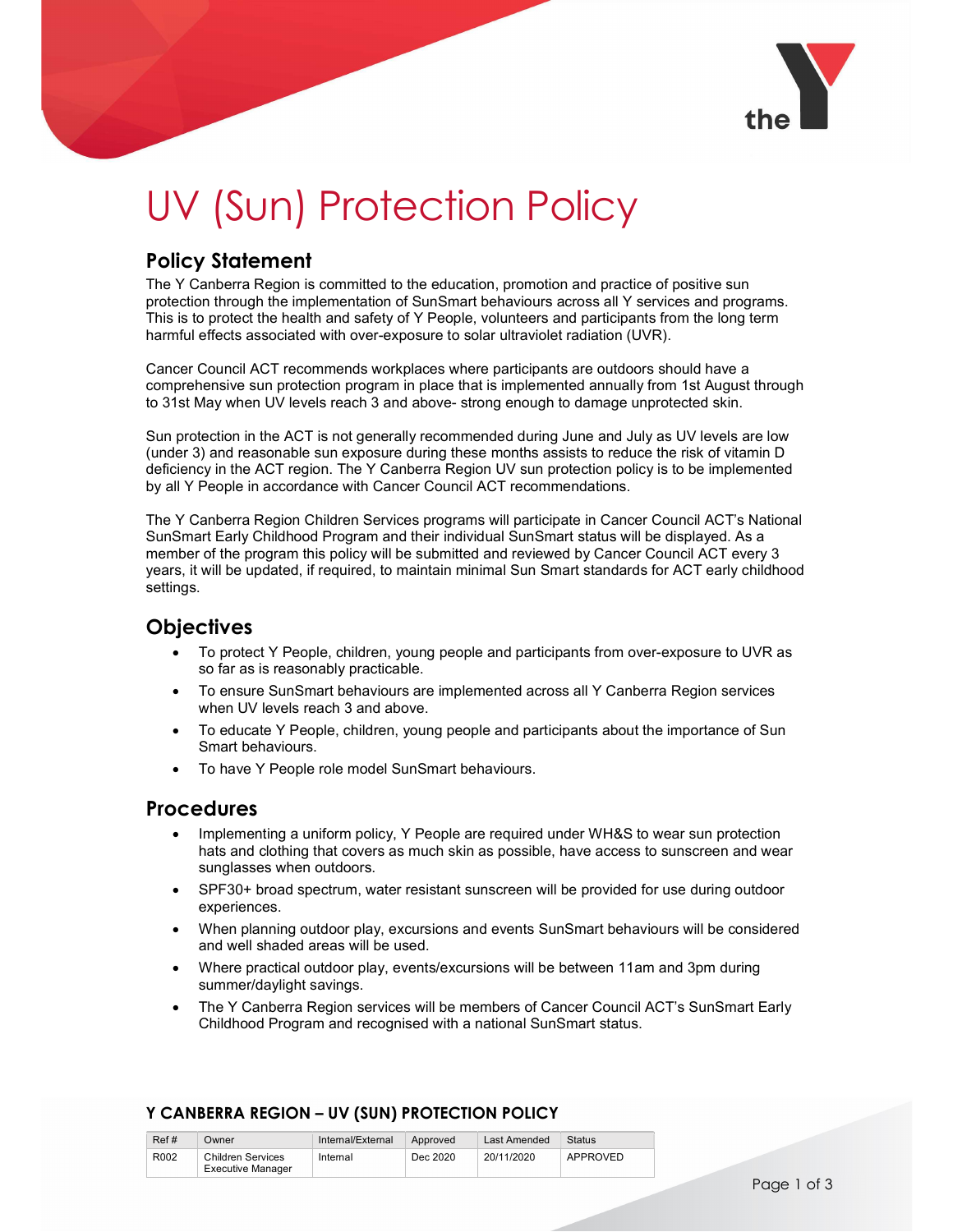

 The Y Canberra Region services will display the daily UV index for the purpose of raising awareness amongst our community. This is to be accessed from SunSmart App or https://www.myuv.com.au/

#### Additional Actions Specific to Y Canberra Region Children Services

- Children / Young People and Y People are required to wear sunhats when UV levels reach 3 and above. Recommended sunhats include broad-brimmed, legionnaire and buckets style.
- Children / Young People and Y People are requested to wear sun protective clothing i.e. shirts with a collar and min elbow length sleeves, long shorts or skirts etc
- Children / Young People without an appropriate hat or clothing will directed to play in a well shaded area or required to remain inside
- SPF30+ broad spectrum, water resistant sunscreen will be provided for Y People and Children / Young People to use and will also be encouraged to bring their own sunscreen from home.
- Sunscreen will be applied 20 minutes before going outside and will be re-applied every 2 hours when outside.
- Children / Young People should apply sunscreen between August and May as part of their early morning routine.
- Children will be encouraged to use available areas of shade for outdoor experiences.
- Y People will be required to act as role models by practicing sun smart behaviours.
- Parents / Guardians and participants of the service will be requested to act as role models by practicing sun smart behaviours.
- Sunglasses for children will be encouraged. A close-fitting wrap-around style will offer best protection. (AS 1067)
- Infants under 12 months old will not be exposed to direct sunlight.
- The widespread use of sunscreen on infants under six months is not generally recommended as infants have very sensitive skin which may be more likely to have a reaction.
- For infants older than six months, sunscreen should only be used as the last resort after avoiding direct sunlight. Sunscreen will only be applied where necessary when direct UV exposure is unavoidable.

#### Communication

- This UV (Sun) Protection policy is available at services for parents / guardians, and is regularly discussed with children.
- Parents / Guardians can access a current version of this policy anytime via https://canberra.ymca.org.au/
- Y People can access a current version of this policy anytime via EXTRANET.
- Regularly reinforce SunSmart behaviour in a positive way through correspondence with parents / guardians, via the notice board and displays, and through children, young people and Y People experiences.
- Ensure information about the UV (sun) Protection policy is included in family handbook and other documentation provided to parents / guardians.

#### Environment

 Outdoor experiences will be organised in well shaded areas whenever possible. All Y Canberra Region services will work toward increasing the quality and availability of shade if necessary.

#### Y CANBERRA REGION – UV (SUN) PROTECTION POLICY

| Ref# | Jwner                                         | Internal/External | Approved | Last Amended | Status   |
|------|-----------------------------------------------|-------------------|----------|--------------|----------|
| R002 | Children Services<br><b>Executive Manager</b> | Internal          | Dec 2020 | 20/11/2020   | APPROVED |